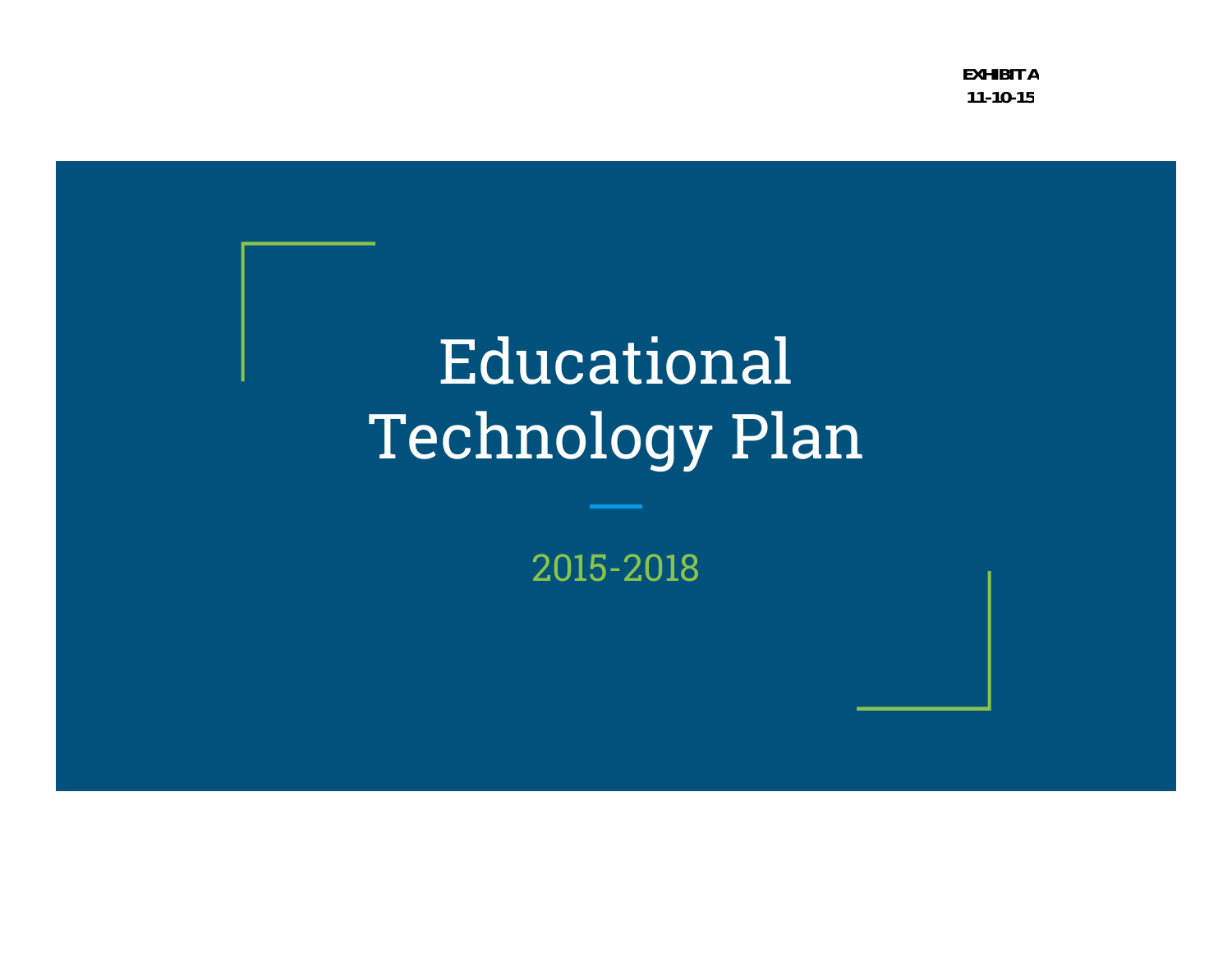## Plan Purpose

Provide a multi-year vision of technologyProvide benchmarks for developing technology servicesAct as a guiding document when making budget decisions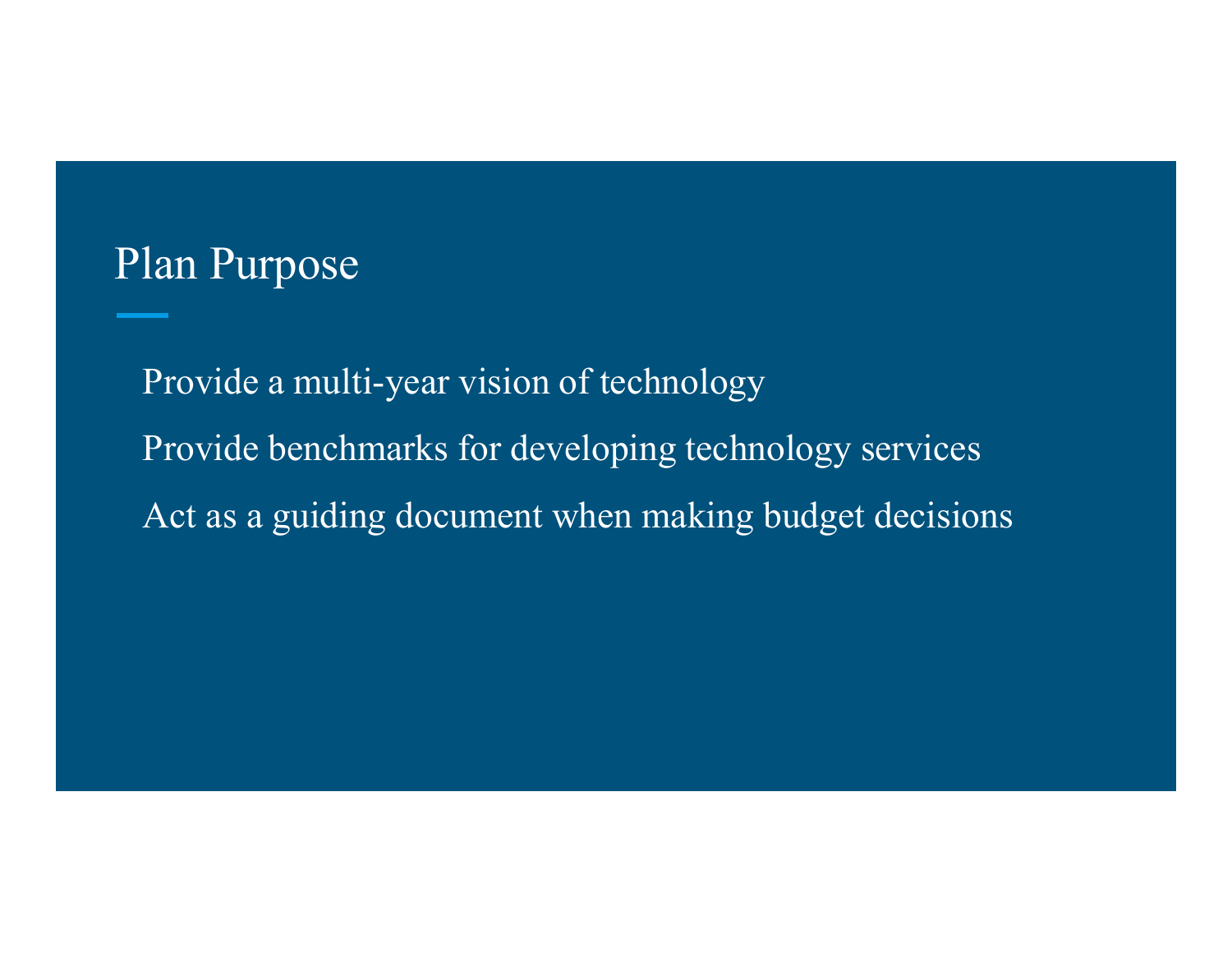#### Plan Goals 2015-16

Continue <sup>p</sup>lanning for projects which are aligned with the goa<sup>l</sup> of universal access to technology Continue improvement of the Student Information System as the central database from which other systems interact

Ensure the Technology Department is well prepared to suppor<sup>t</sup> the district's goa<sup>l</sup> of advancing social/emotional learning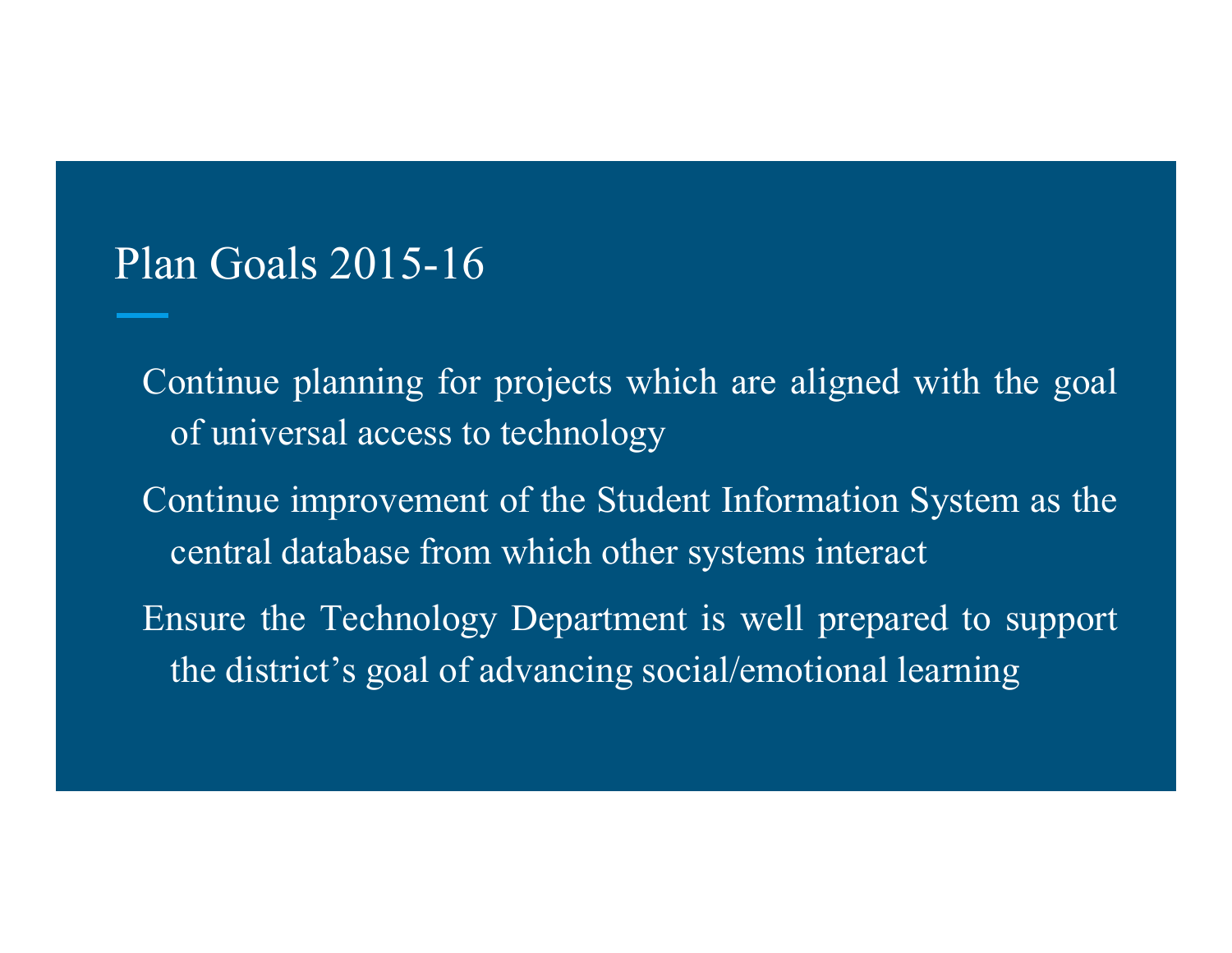#### Plan Goals 2015-16

Continue to develop systems and protocols in suppor<sup>t</sup> of protecting student information, including more information to parents on the collection and use of student data Continue work to ensure the Technology budget reflects and supports district goals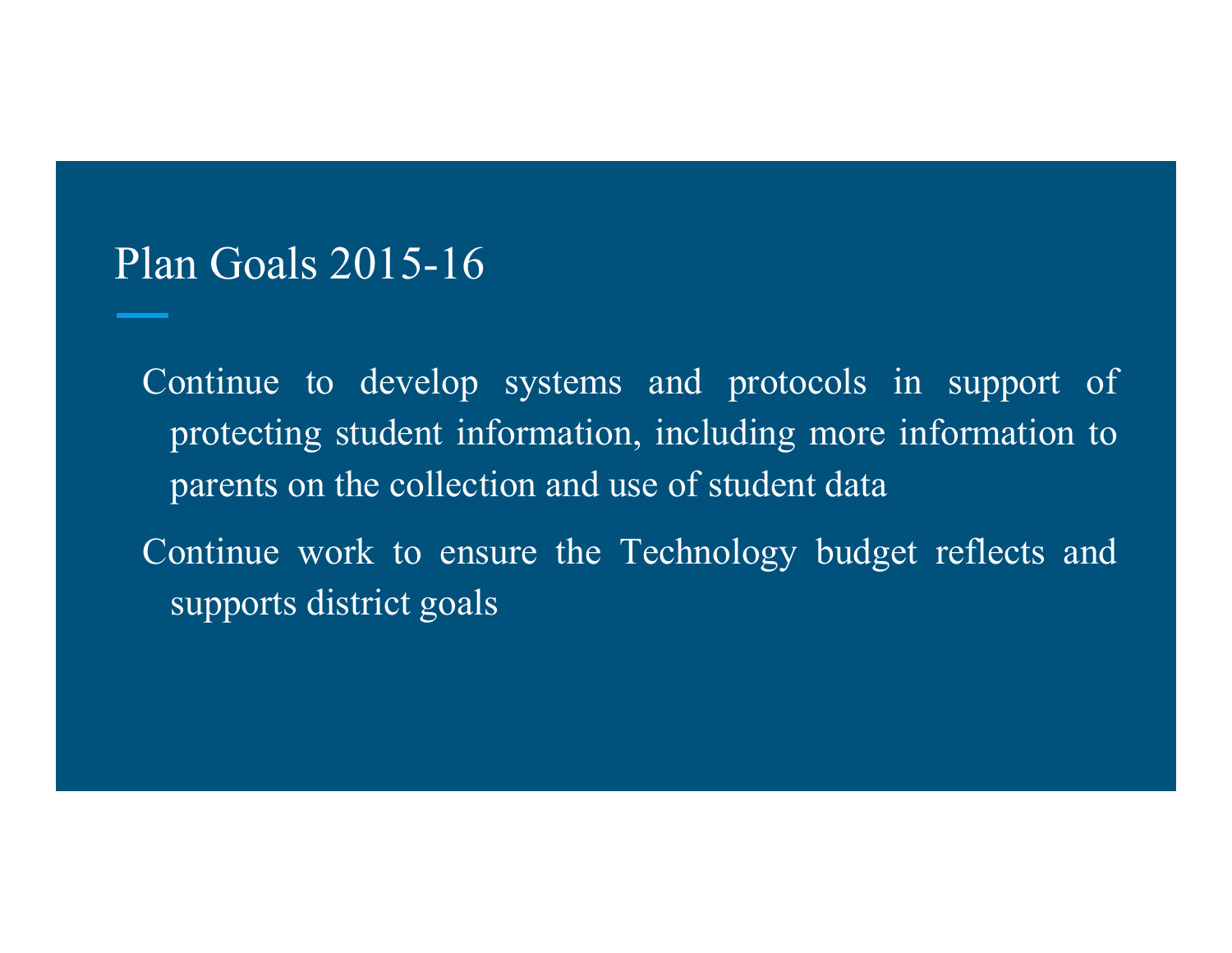### Plan Goals 2016-17

- Advocate for staff trained to assist teachers in their technology integration efforts
- Budget and sequence <sup>a</sup> multi-year program for the implementation of hardware capacity within classrooms based on curriculum needs and goals
- Implement <sup>a</sup> <sup>p</sup>lan to purchase and install SMARTboards in the remaining classrooms without boards